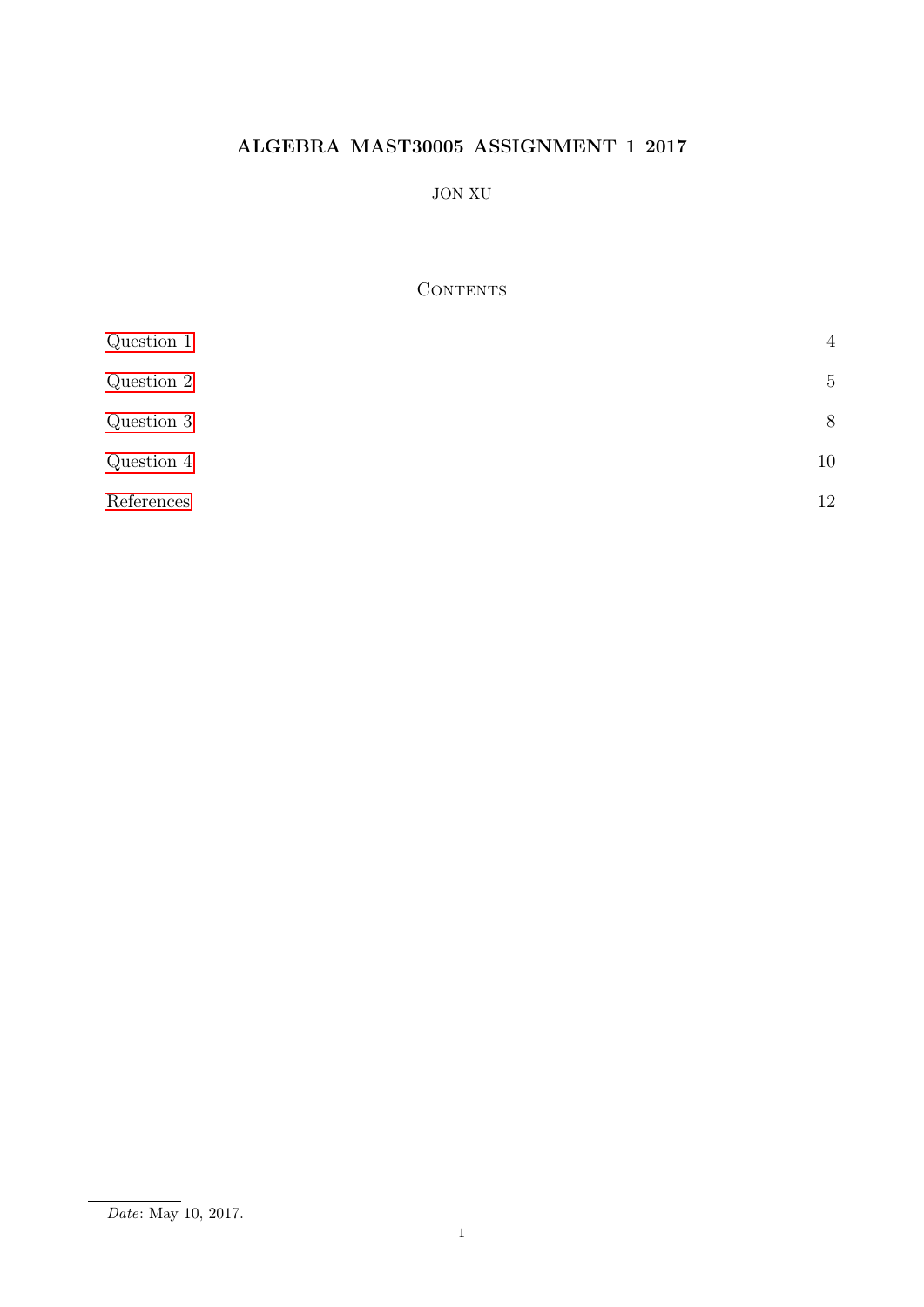These are solutions and mark allocation for Assignment 1 of Nora Ganter's MAST30005 Algebra course, written by Jon Xu, tutor for the Thursday 3:15PM practise class.

Any constructive comments are welcome, my email address is

jyxu[at]student.unimelb.edu.au.

Mark distribution:

Q1: (a) 3 (b) 3 (c) 2

Q2: (a) 5 (b) 2

Q3: (a) 2 (b) 2 [bonus]

Q4: (a) 2 (b) 2 (c), (d) 4.

Total marks: 25 (plus up to 2 extra marks for 3b).

General comments:

- If you received 0-15 marks, you should: make sure to attempt all questions, revise definitions, learn vocabulary and examples - what is a ring? a ring homomorphism? a ring isomorphism? is  $\mathbb{Z}$  isomorphic to  $\mathbb{Z}/10\mathbb{Z}$ ? Why not? What are the examples of groups in our course that were constructed by semidirect products? Keep asking questions like these and work them out thoroughly using a pen and paper.
- If you received 15-20 marks, you should: read the email exchange below, rewrite your assignment while clarifying your writing - how can you make your writing more concise while maintaining its impact/logic/flow?
- If you received  $20+$  marks, you should: read the email exchange below

Below is an email exchange from my PhD supervisor which has been highly influential with respect to how I think about mathematical writing. I've highlighted what I think are the key paragraphs in italics.

On 12/02/2013, at 9:48 PM, Jon Xu wrote:

Dear Arun,

Just something I wanted to clarify:

You wrote: '(1) On "The orbit stabilizer theorem". The word "clearly" should not be used in mathematics proofs. Its only purpose is to create errors and unhappy readers. The only reason for its use is because some authors are too lazy to actually write the proof propoerly.

(3) In your Twisted F4.pdf, (b) I don't like the "(after some calculation)" very much. Find a nice quick short way to display this calculation in a way that can be followed by the reader without interrupting the overall flow of the presentation.'

I'm trying to understand the objection to using words like 'clearly' or 'a quick calculation shows that...'. To me, it signposts to the reader that something has been omitted to save space and maintain the flow of the writing, and that it's something that can be resolved by the reader in his/her own time. What's the problem with this? The alternatives seem to be to explicitly write out the omitted step (which wastes time and space), or to not mention that a step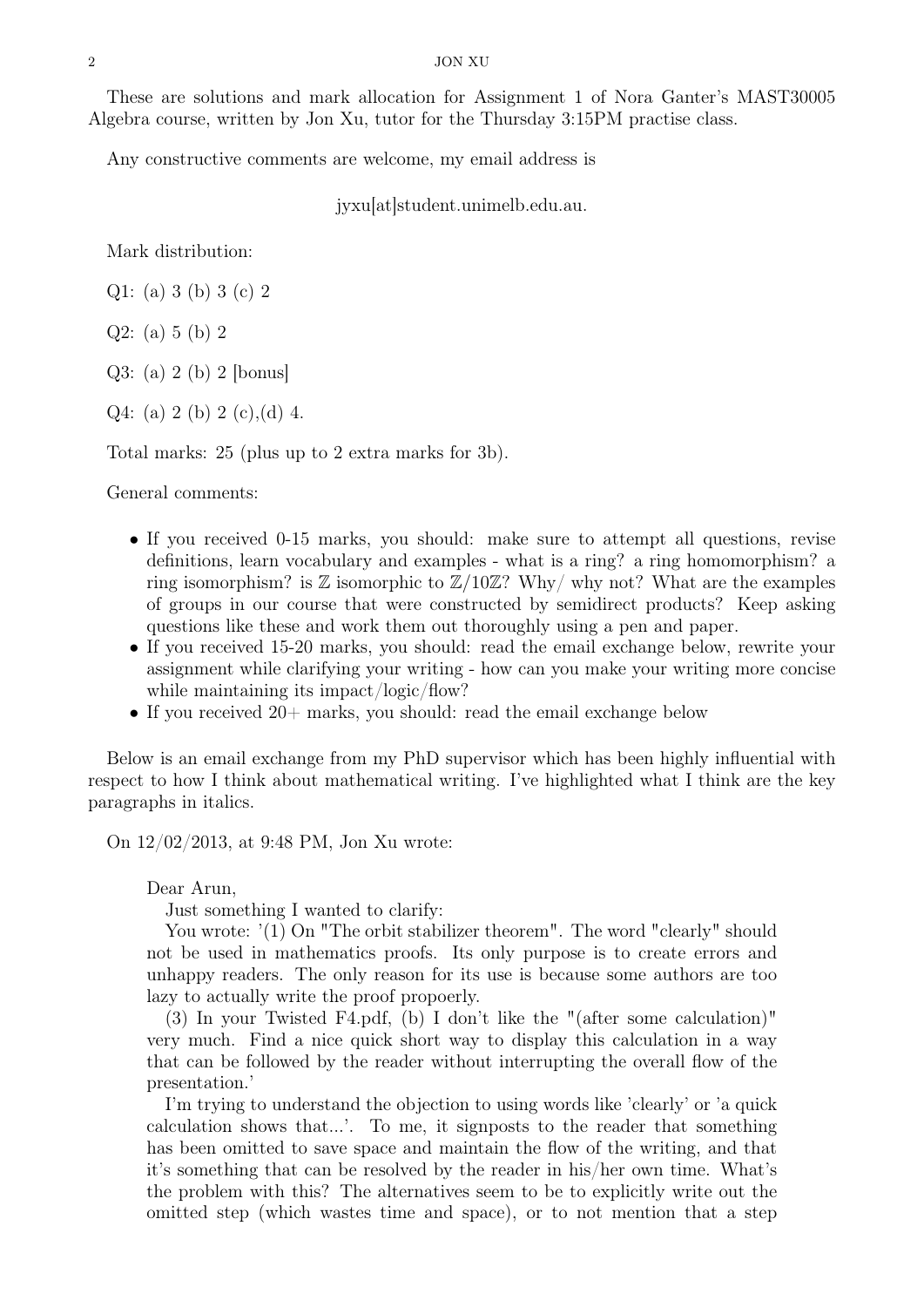has been omitted (which seems disingenuous). I've received similar criticism in assignments at USyd, but I never really understood it. Best wishes, Jon

On Thu, Mar 7, 2013 at 6:23 PM, Arun Ram wrote:

Dear Jon,

This one is difficult for me to do over email. Writing is something that takes lots of practice and thought and more practice and more thought and even more practice and even more thought, followed by some further practice.

It is a challenge to reach your readers. It is a challenge to get any readers at all. It is difficult to keep the readers that you do get for more than a a paragraph or two. Great writing achieves all of these, and make the reader feel happily satisfied afterwards. We can always improve our writing.

On a baser note, to get a job, you need some people with money to read your work and find it useful and satisfying. These people tend to have very little time, so if you are expecting them to do anything on their own time then you are expecting them not to do it all all, because they don't have any of their own time. I think that's the heart of difficulty of the "leaving to the reader" issue.

I can work with you on the good questions you are asking (how to make your writing flow and still be complete and thorough and transparent) but it is easier for me to do this by having you write something up in TeX, me marking it up, and then us sitting together and my showing you and discussing how I would rewrite it to try to improve it for the reader. I don't have all the answers and I still struggle daily with my own writing, but I have put lots of thought into this process and tried to improve over the 20 years that I have been writing mathematics. So I can try to help, little by little. Perhaps a good goal is that you have a first draft of a thesis starting to be in place by June, and then when we both get back to Melbourne we can go through it line by line and hash through all the thoughts and considerations that go into improving each line, the structure, the formats and the overall look (all of which are important in the end).

tt is also helpful to have good models. Do a search for the word "clear" in some of my more recent papers. Then have a look at places where you think that I might have wanted to use that word. How was it avoided? Was the solution helpful to the reader? Did the solution disrupt the flow? What were the positives and negatives of this solution? Do the positives outweigh the negatives in the context?

Some of my favourite models for writing are Deligne, Macdonald and Grothendieck. I read their writing often so that I have their style running through my head (Like Beethoven Symph 3 runs through my head when I've been listening to it lots). It helps me when I'm writing to emulate their style and techniques.

Best, Arun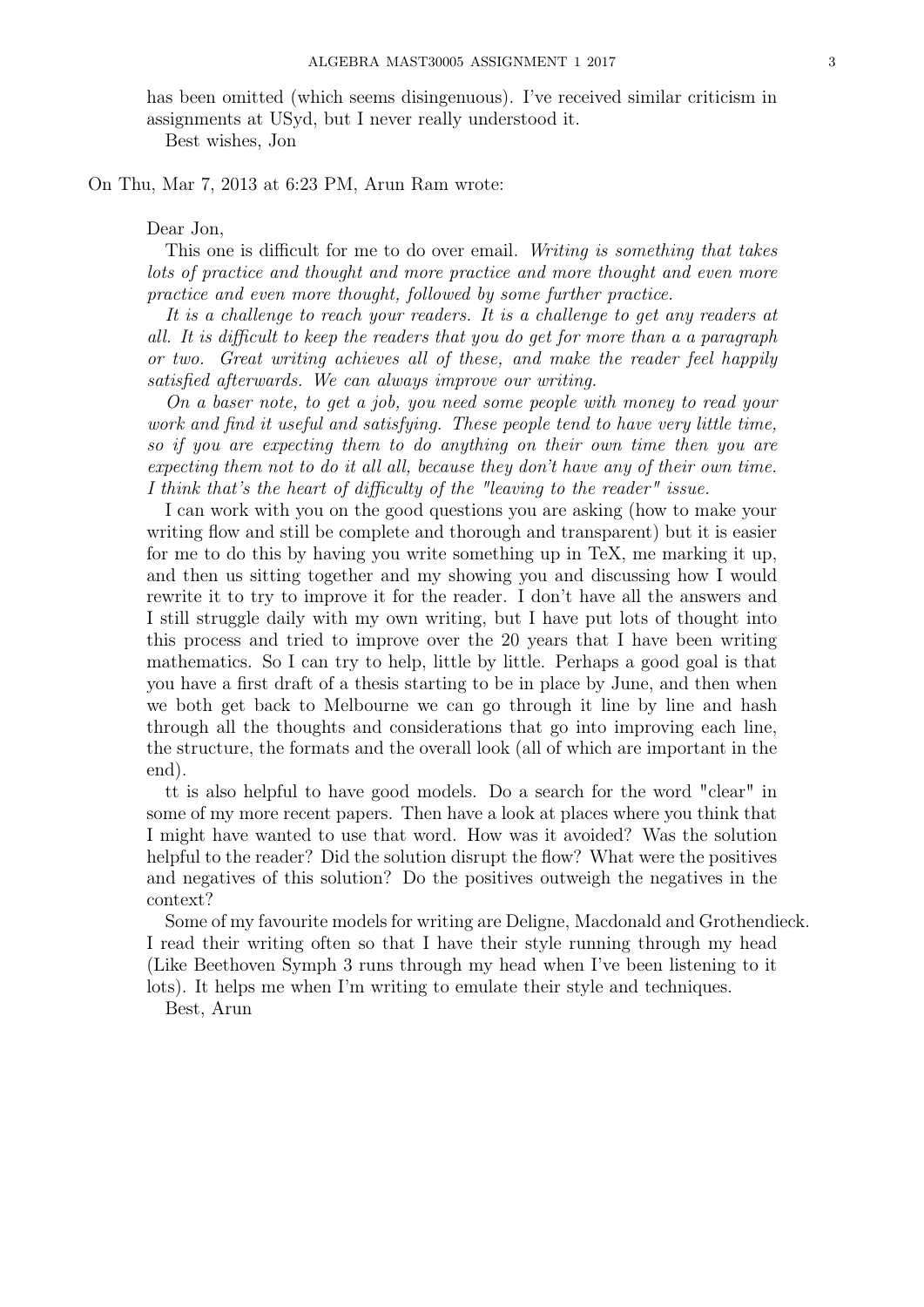### <span id="page-3-0"></span>QUESTION 1

Let  $N \leq G$  be a normal subgroup, and assume that there exists a group homomorphism  $p: G \to N$  that is left inverse to the inclusion of N in G.

**Part (a).** Show that there exists a group homomorphism  $f: G \to N \times (G/N)$  satisfying

- $f(n) = (n, N)$  for all  $n \in N$ ,
- $(pr_2 \circ f)(g) = gN$  for all  $g \in G$ ,

where  $pr_2$  denotes the projection to the second factor.

**Solution:** (3 marks). Define  $f: G \to N \times (G/N)$  by  $f(g) = (p(g), gN)$ 

for  $g \in G$ .

To show:

- $(1)$  f is a homomorphism,
- (2) f satisfies the two properties given in the question.
- (1) Let  $g, h \in G$ . Then

$$
f(g)f(h) = (p(g), gN)(p(h), hN)
$$
  
=  $(p(g)p(h), gN \cdot hN)$   
=  $(p(gh), gN \cdot hN)$  since  $p: G \to N$  is a homomorphism  
=  $(p(gh), ghN)$  by definition of multiplication on  $G/N$ .

So  $f$  is a homomorphism.

(2) Let  $n \in N$ . Then

$$
f(n) = (p(n), nN)
$$
  
=  $(p(n), N)$  since  $n \in N$ ,  
=  $(p \circ i(n), N)$  since  $i(n) = n$ ,  
=  $(n, N)$ .

Let  $g \in G$ . Then

$$
(pr_2 \circ f)(g) = pr_2(p(g), gN)
$$

$$
= gN
$$

**Part (b).** Prove that the homomorphism  $F$  you constructed in part (a) is in fact an isomorphism.

**Solution:** (3 marks). To show:  $f: G \to N \times (G/N)$  is a bijection

To show:

- (1)  $f$  is surjective,
- $(2)$  f is injective.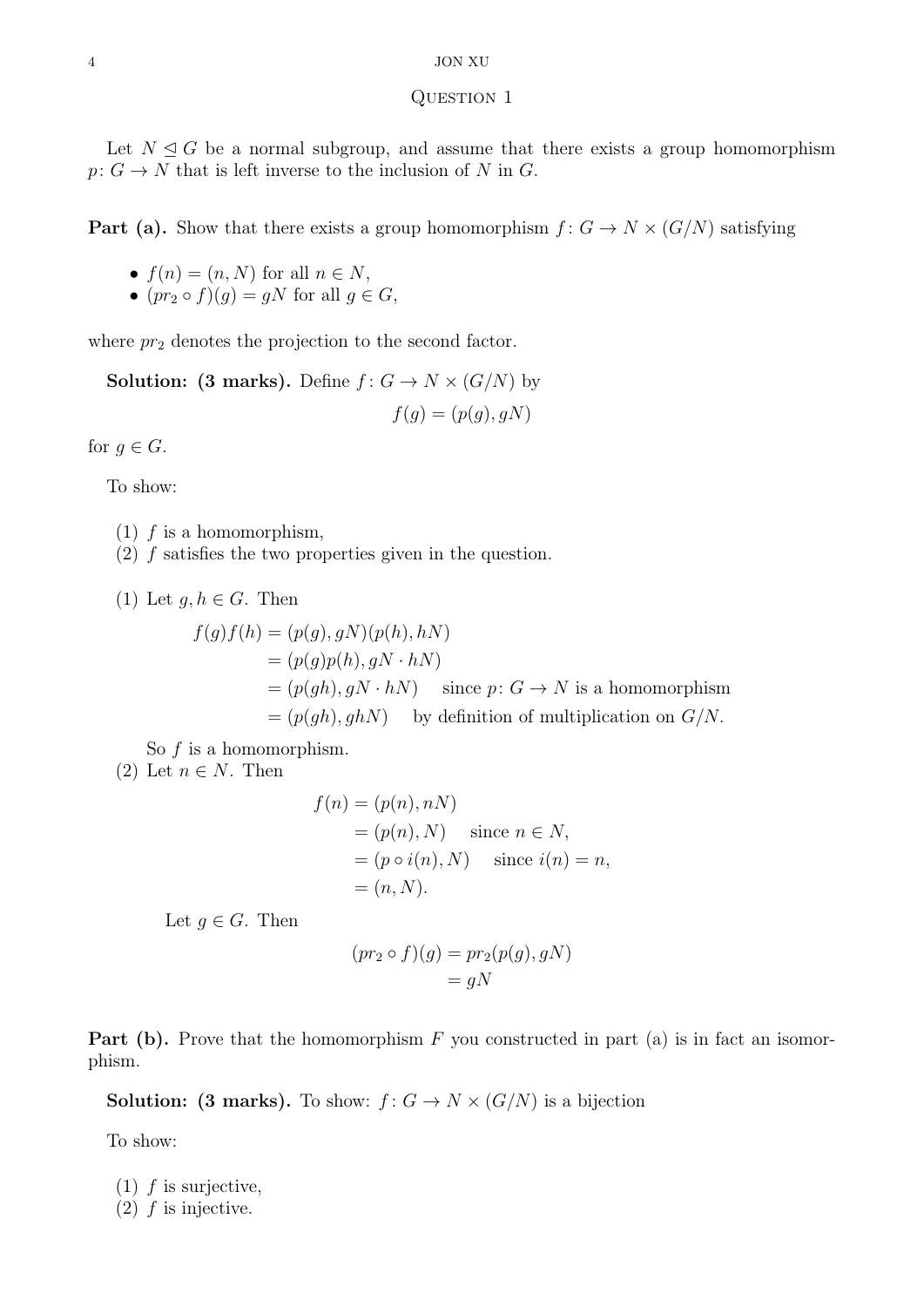(1) Let  $(n, hN) \in N \times (G/N)$ .

To show: There exists  $g \in G$  such that  $f(g) = (n, hN)$ . Let

$$
g = hp(h^{-1})n.
$$

Then

$$
f(g) = (p(hp(h^{-1})n), hp(h^{-1})nN)
$$
  
=  $(p(hp(h^{-1})n), hN)$  since  $n \in N$  and  $p(h^{-1}) \in N$   
=  $(p(h)p \circ p(h^{-1})p(n), hN)$   
=  $(p(h)p(h^{-1})p(n), hN)$  since  $p \circ p = p$   
=  $(p(n), hN)$   
=  $(n, hN)$  since  $p(n') = n'$  for all  $n' \in N$ .

(2) Let 
$$
g \in ker f
$$
. To show:  $g = 1$ . We know  $f(g) = (1, N)$ . So  $(p(g), gN) = (1, N)$ . So  $gN = N$ . So  $g \in N$ . Hence  $p(g) = g$ . But  $p(g) = 1$ , so  $g = 1$ .

Part (c). Reformulate the questions and answers above in terms of short exact sequences.

Solution: (2 marks, many ways to answer this). Let G be a group and N be a normal subgroup. The following is an exact sequence:

$$
1 \to N \xrightarrow{i} G \xrightarrow{\psi} G/N \to 1.
$$

where

$$
\begin{array}{rcl} i\colon N & \hookrightarrow & G \\ n & \mapsto & n, \end{array}
$$

is the inclusion map, and

$$
\psi: G \hookrightarrow G/N
$$

$$
g \mapsto gN,
$$

is the projection map. The assumption of question 1 says that we assume there exists a map  $p: G \to N$  such that  $(p \circ i)(n) = n$  for all  $n \in N$ . In the language of homological algebra, this means that short exact sequence

$$
1 \to N \stackrel{i}{\underset{p}{\rightleftarrows}} G \stackrel{\psi}{\to} G/N \to 1. \tag{1}
$$

is left split. We have shown in part a) and b) that this implies

$$
G \cong N \times (G/N).
$$

This proves one of the implications of the splitting lemma. See [\[Lan05,](#page-11-1) III. §3, Proposition 3.2].

## <span id="page-4-0"></span>QUESTION 2

Let  $\mathbb{Z}[i]$  be the ring of Gaussian integers, and  $\mathbb{Z}[i, j, k]$  the ring of integer quaternions.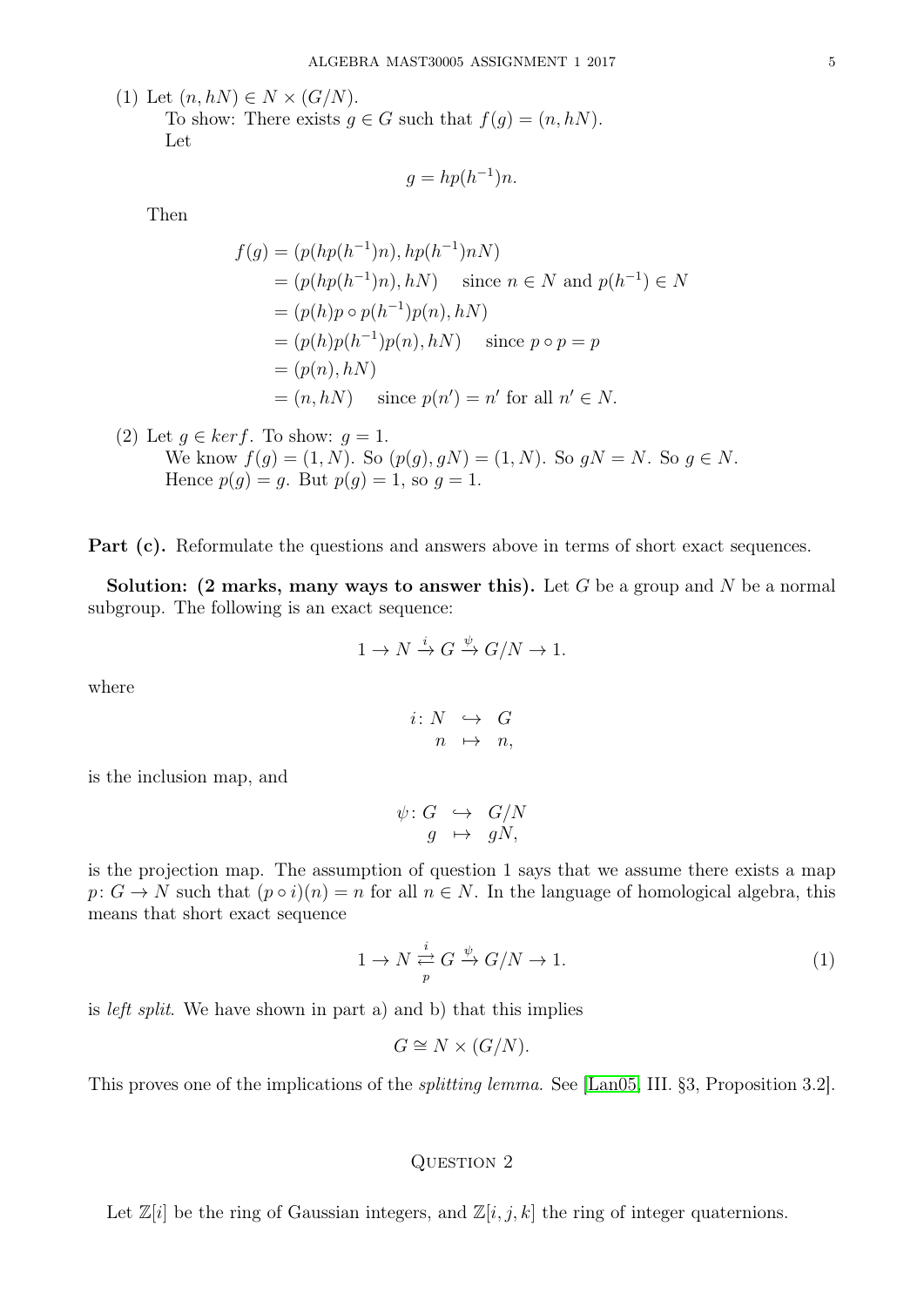Part (a). Find all ring homomorphisms

- (1) from  $\mathbb{Z}[i]$  to  $\mathbb{Z}[i]$ ,
- (2) from  $\mathbb{Z}[i]$  to  $\mathbb{Z}[i, j, k]$ ,
- (3) from  $\mathbb{Z}[i, j, k]$  to  $\mathbb{Z}[i]$ , and
- (4) from  $\mathbb{Z}[i, j, k]$  to  $\mathbb{Z}[i, j, k]$ .

Solution: (5 marks). Some key technical facts we use in this question are mentioned below. See [\[Bou98,](#page-11-2) Chapter III, §2.8]. Let R be a Z-algebra and assume that R is finitely generated. Then R has a presentation

$$
R = \mathbb{Z}\langle\{x_1, x_2, \ldots, x_n\}\rangle / \langle p_1, p_2, \ldots, p_k\rangle
$$

If R' is a Z-algebra and  $\hat{\psi}$ :  $\mathbb{Z}\langle\{x_1, x_2, \ldots, x_n\}\rangle \rightarrow R'$  is a homomorphism of Z-algebras such that  $\{p_1, p_2, \ldots, p_k\} \subseteq \ker \hat{\psi}$  then there exists a unique homomorphism  $\psi \colon R \to R'$  such that

$$
\psi(q)=\hat{\psi}(q)
$$

for all  $q \in \mathbb{Z}\langle\{x_1, x_2, \ldots, x_n\}\rangle$ . Furthermore, every Z-algebra homomorphism  $\psi: R \to R'$  arises in this way. Note that every Z-algebra homomorphism  $R \to R'$  is a homomorphism of rings, and conversely every ring homomorphism  $R \to R'$  is a homomorphism of Z-algebras.

(1) We know (or, by definition),

$$
\mathbb{Z}[i] = \mathbb{Z}\langle \{x\} \rangle / \langle x^2 + 1 \rangle.
$$

Every homomorphism  $\psi: \mathbb{Z}[i] \to \mathbb{Z}[i]$  arises from a homomorphism  $\hat{\psi}: \mathbb{Z}\langle \{x\} \rangle \to \mathbb{Z}[i]$ such that  $x^2 + 1 \in \text{ker}\hat{\psi}$ . From the universal property of free Z-algebras,  $\hat{\psi}$  is uniquely determined by  $\hat{\psi}(x)$ .

Suppose  $\hat{\psi}(x) = a + bi$  for some  $a, b \in \mathbb{Z}$ . Since  $x^2 + 1 \in \text{ker}\hat{\psi}$ , we have  $\hat{\psi}(x)^2 + 1 = 0$ . So

$$
a^2 - b^2 + 1 + 2abi = 0.
$$

So

$$
a^2 - b^2 + 1 = 0
$$
 and  $2ab = 0$ .

So  $a = 0$  or  $b = 0$ . We show that  $b \neq 0$ . Suppose for the sake of contradiction that  $b = 0$ . Then  $a^2 + 1 = 0$ , but there does not exist  $a \in \mathbb{Z}$  such that  $a^2 + 1 = 0$ . So  $b \neq 0$ , hence  $a = 0$ .

Since  $-b^2 + 1 = 0$ , we have  $b = 1$  or  $b = -1$ . So  $\hat{\psi}(x) = i$  or  $\hat{\psi}(x) = -i$ . Therefore

$$
\begin{array}{rcl}\n\psi_1: \mathbb{Z}[i] & \rightarrow & \mathbb{Z}[i] \\
a + bi & \mapsto & a + bi, \quad \text{and} \quad & \psi_2: \mathbb{Z}[i] \quad \rightarrow & \mathbb{Z}[i] \\
\end{array}
$$

are all the homomorphisms  $\mathbb{Z}[i] \to \mathbb{Z}[i]$ .

(2) We know (or, by definition),

$$
\mathbb{Z}[i,j,k] = \mathbb{Z}\langle \{x,y,z\} \rangle / \langle x^2 + 1, y^2 + 1, z^2 + 1, xyz + 1 \rangle.
$$

Every homomorphism  $\psi: \mathbb{Z}[i] \to \mathbb{Z}[i, j, k]$  arises from a homomorphism  $\hat{\psi}: \mathbb{Z}\langle \{x\} \rangle \to$  $\mathbb{Z}[i, j, k]$  such that  $x^2 + 1 \in \text{ker}\hat{\psi}$ . From the universal property of free Z-algebras,  $\hat{\psi}$  is uniquely determined by  $\hat{\psi}(x)$ .

Suppose  $\hat{\psi}(x) = a + bi + cj + dk$  for some  $a, b, c, d \in \mathbb{Z}$ . Since  $x^2 + 1 \in \text{ker}\hat{\psi}$ , we have  $\hat{\psi}(x)^2 + 1 = 0.$  So

$$
(a + bi + cj + dk)^2 + 1 = 0.
$$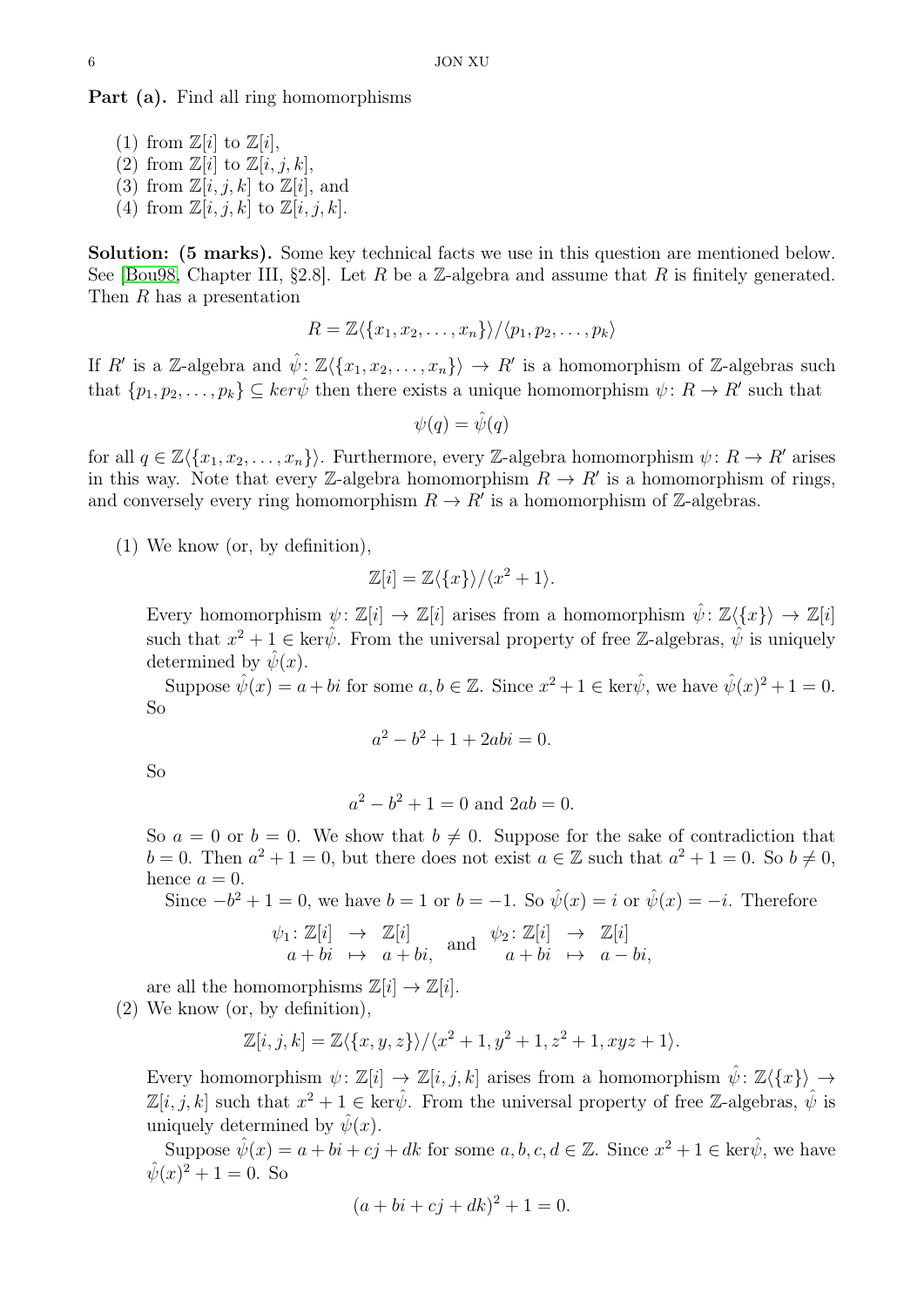So

$$
(a2 - b2 - c2 - d2 + 1) + (2ab)i + (2ac)j + (2ad)k = 0.
$$

So

$$
a^2 - b^2 - c^2 - d^2 + 1 = 2ab = 2ac = 2ad = 0.
$$

If  $b = c = d = 0$  then  $a^2 + 1 = 0$ , which does not hold for any  $a \in \mathbb{Z}$ . Hence  $b \neq 0$  or  $c \neq 0$  or  $d \neq 0$ . So  $a = 0$  and  $b^2 + c^2 + d^2 = 1$ . The possible solutions for  $b, c, d \in \mathbb{Z}$  are  $b = 1, c = 0, d = 0,$  $b = -1, c = 0, d = 0$ 

<span id="page-6-0"></span>
$$
b = -1, c = 0, a = 0,b = 0, c = 1, d = 0,b = 0, c = -1, d = 0,b = 0, c = 0, d = 1,b = 0, c = 0, d = -1.
$$
 (2)

The maps

$$
\psi: \mathbb{Z}[i] \rightarrow \mathbb{Z}[i, j, k] \n\alpha + \beta i \mapsto \alpha + \beta (bi + cj + dk),
$$

where  $b, c, d$  are as in Equation [2,](#page-6-0) give all the homomorphisms  $\mathbb{Z}[i] \to \mathbb{Z}[i, j, k]$ . There are 6 in total.

(3) Every homomorphism  $\psi: \mathbb{Z}[i, j, k] \to \mathbb{Z}[i]$  arises from a homomorphism  $\hat{\psi}: \mathbb{Z}\langle\{x, y, z\}\rangle \to$  $\mathbb{Z}[i]$  such that

$$
\{x^2+1,y^2+1,z^2+1,xyz+1\}\subseteq \ker(\hat{\psi})
$$

From the universal property of free Z-algebras,  $\hat{\psi}$  is uniquely determined by the tuple  $(\hat{\psi}(x), \hat{\psi}(y), \hat{\psi}(z))$ . Then  $\hat{\psi}(x)^2 + 1 = 0$ . So  $\hat{\psi}(x) = \varepsilon_1 i$  for some  $\varepsilon_1 \in \{-1, 1\}$ . Similarly,  $\hat{\psi}(y) = \varepsilon_2 i$  and  $\hat{\psi}(z) = \varepsilon_3 i$  for some  $\varepsilon_2, \varepsilon_3 \in \{-1, 1\}.$ 

Since  $xyz + 1 \in \text{ker}(\hat{\psi})$ , we have

$$
\hat{\psi}(x)\hat{\psi}(y)\hat{\psi}(z) + 1 = 0.
$$

So

$$
\varepsilon_1 i \varepsilon_2 i \varepsilon_3 i + 1 = 0.
$$

So

$$
-\varepsilon_1\varepsilon_2\varepsilon_3i+1=0,
$$

which has no solutions for  $\varepsilon_1, \varepsilon_2, \varepsilon_3 \in \{-1, 1\}$ . Hence there are no homomorphisms  $\mathbb{Z}[i, j, k] \to \mathbb{Z}[i].$ 

(4) Every homomorphism  $\mathbb{Z}[i, j, k] \to \mathbb{Z}[i, j, k]$  arises from a homomorphism  $\hat{\psi} \colon \mathbb{Z}\langle \{x, y, z\}\rangle \to$  $\mathbb{Z}[i, j, k]$  such that

$$
\{x^2 + 1, y^2 + 1, z^2 + 1, xyz + 1\} \subseteq \ker(\hat{\psi}).
$$

From the universal property of free Z-algebras,  $\hat{\psi}$  is uniquely determined by the tuple  $(\hat{\psi}(x), \hat{\psi}(y), \hat{\psi}(z))$ . Suppose

$$
\hat{\psi}(x) = a + bi + cj + dk \in \mathbb{Z}[i, j, k].
$$

Then  $\hat{\psi}(x)^2 + 1 = 0$ . As shown in part ii) of the question, this implies

<span id="page-6-1"></span>
$$
\hat{\psi}(x)\in\{i,-i,j,-j,k,-k\}.
$$

Similiarly

$$
\hat{\psi}(y), \hat{\psi}(z) \in \{i, -i, j, -j, k, -k\}.
$$
\n(3)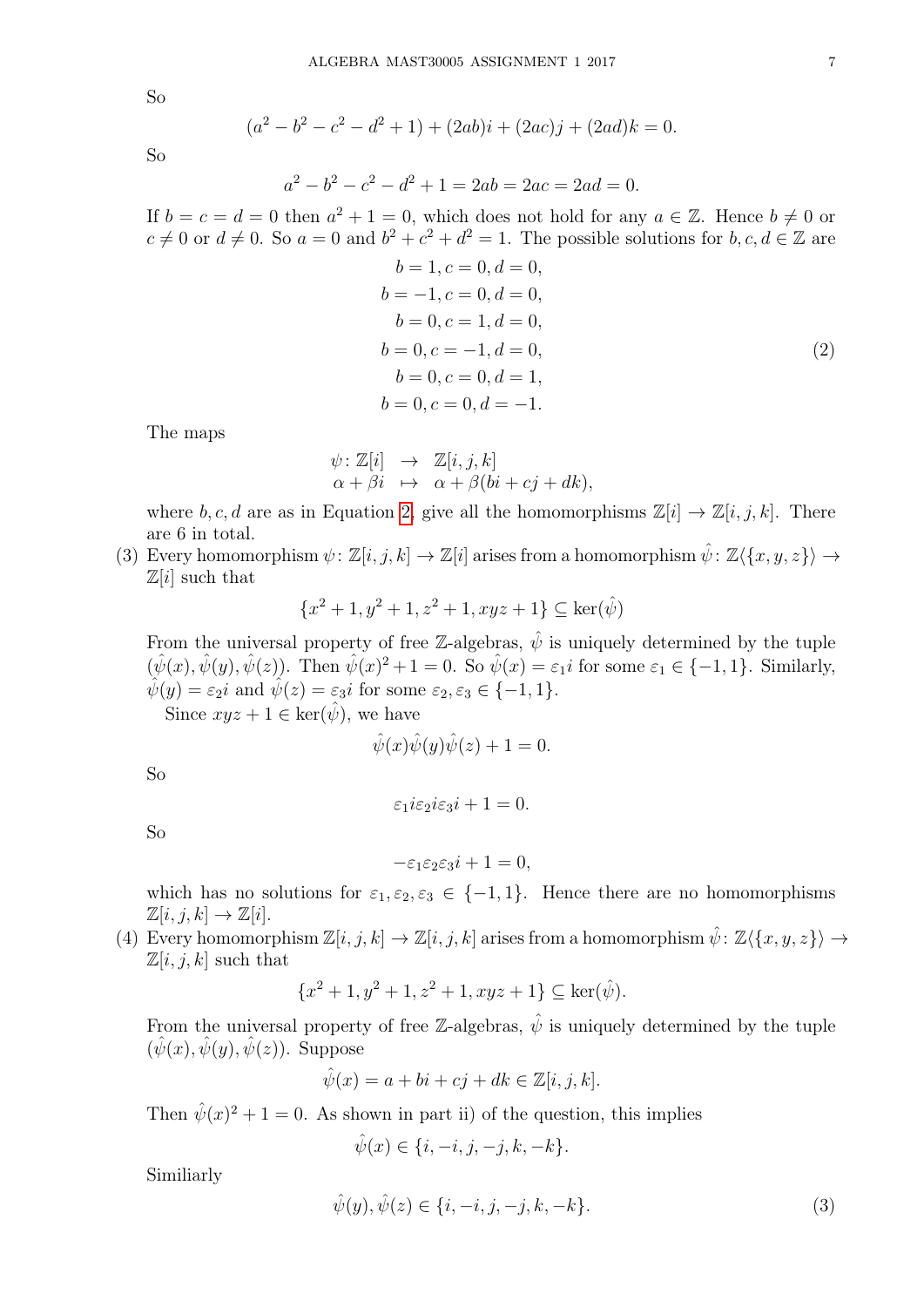Since  $xyz + 1 \in \text{ker}(\hat{\psi})$ , we have

<span id="page-7-1"></span>
$$
\hat{\psi}(x)\hat{\psi}(y)\hat{\psi}(z) + 1 = 0\tag{4}
$$

There are 6 choices for  $\hat{\psi}(x)$ . If  $\hat{\psi}(y) \in {\hat{\psi}(x), -\hat{\psi}(x)}$ , then by Equation [4,](#page-7-1)  $\varepsilon \hat{\psi}(z)+1=0$ for some  $\varepsilon \in \{-1,1\}$ , contradicting Equation [3.](#page-6-1) Hence

$$
\hat{\psi}(y) \in \{i, -i, j, -j, k, -k\} \backslash \{\hat{\psi}(x), \hat{\psi}(x)\},\
$$

so that there are 4 choices for  $\hat{\psi}(y)$ . Given choices of  $\hat{\psi}(x)$  and  $\hat{\psi}(y)$ , the element  $\hat{\psi}(z)$ is uniquely determined. So there are 24 homomorphisms  $\mathbb{Z}[i, j, k] \to \mathbb{Z}[i, j, k]$ .

Part (b). For each of your answers in (a) indicate which are endomorphisms, which are automorphisms, what are the respective kernels and images.

**Solution: (2 marks).** By definition of endomorphism, the homomorphisms  $\mathbb{Z}[i] \to \mathbb{Z}[i]$ ,  $\mathbb{Z}[i, j, k] \to \mathbb{Z}[i, j, k]$  are endomorphisms, i.e those in part i) and iv) are endomorphisms, those in part ii) and part iii) are not endomorphisms. All endomorphisms in part i) and iv) are automorphisms. Therefore, for the homomorphisms in part i) and iv), the kernels are  $\{0\}$  and the images are the entire codomain. There are no homomorphisms in part iii). The kernels for the homomorphisms in part ii) are  $\{0\}$ , and the images of the homomorphisms corresponding to [2](#page-6-0) are, respectively,  $\mathbb{Z}[i], \mathbb{Z}[i], \mathbb{Z}[j], \mathbb{Z}[j], \mathbb{Z}[k], \mathbb{Z}[k].$ 

## <span id="page-7-0"></span>QUESTION 3

Let  $A = (\mathbb{Z}/4\mathbb{Z})^3$ .

Part (a). Identify the endomorphism ring of A.

**Solution:** (2 marks). Let  $A = (\mathbb{Z}/4\mathbb{Z})^3$ . Then

 $\text{End}(A) = \{f: A \to A \mid f \text{ is a homomorphism of groups }\}$  $=\{f: A \rightarrow A \mid f \text{ is a } \mathbb{Z}/4\mathbb{Z}\text{-module homomorphism}\}.$ 

Note that A is the free  $\mathbb{Z}/4\mathbb{Z}$ -module on  $\{e_1, e_2, e_3\}$ . The universal property of free  $\mathbb{Z}/4\mathbb{Z}$ modules says that if M is a  $\mathbb{Z}/4\mathbb{Z}$ -module and  $\psi$ :  $\{e_1, e_2, e_3\} \to M$  is a function then there exists a unique homomorphism  $\phi: A \to M$  such that  $\psi = \phi \circ i$  where  $i: \{e_1, e_2, e_3\} \hookrightarrow A$  is the inclusion map. Furthermore, every homomorphism  $\phi: A \to M$  arises in this way. In other words, we have a bijection

Hom<sub>sets</sub>(
$$
\{e_1, e_2, e_3\}
$$
, M)  $\longleftrightarrow$  Hom<sub>Z/4Z</sub>-modules $(A, M)$   
 $\psi \longmapsto \phi$ .

Letting  $M = A$ , we have a bijection

Hom<sub>sets</sub>(
$$
\{e_1, e_2, e_3\}
$$
, A)  $\longleftrightarrow$  End<sub>Z/4Z</sub>-modules(A)  
 $\psi \longmapsto \phi$ .

An element  $\psi \in \text{Hom}_{\text{sets}}(\{e_1, e_2, e_3\}, A)$  is uniquely specified by a  $3 \times 3$  matrix

$$
\begin{bmatrix} a_{11} & a_{12} & a_{13} \ a_{21} & a_{22} & a_{23} \ a_{31} & a_{32} & a_{33} \end{bmatrix}
$$

where  $a_{ij} \in \mathbb{Z}/4\mathbb{Z}$  and

$$
\psi(e_1) = a_{11}e_1 + a_{21}e_2 + a_{31}e_3
$$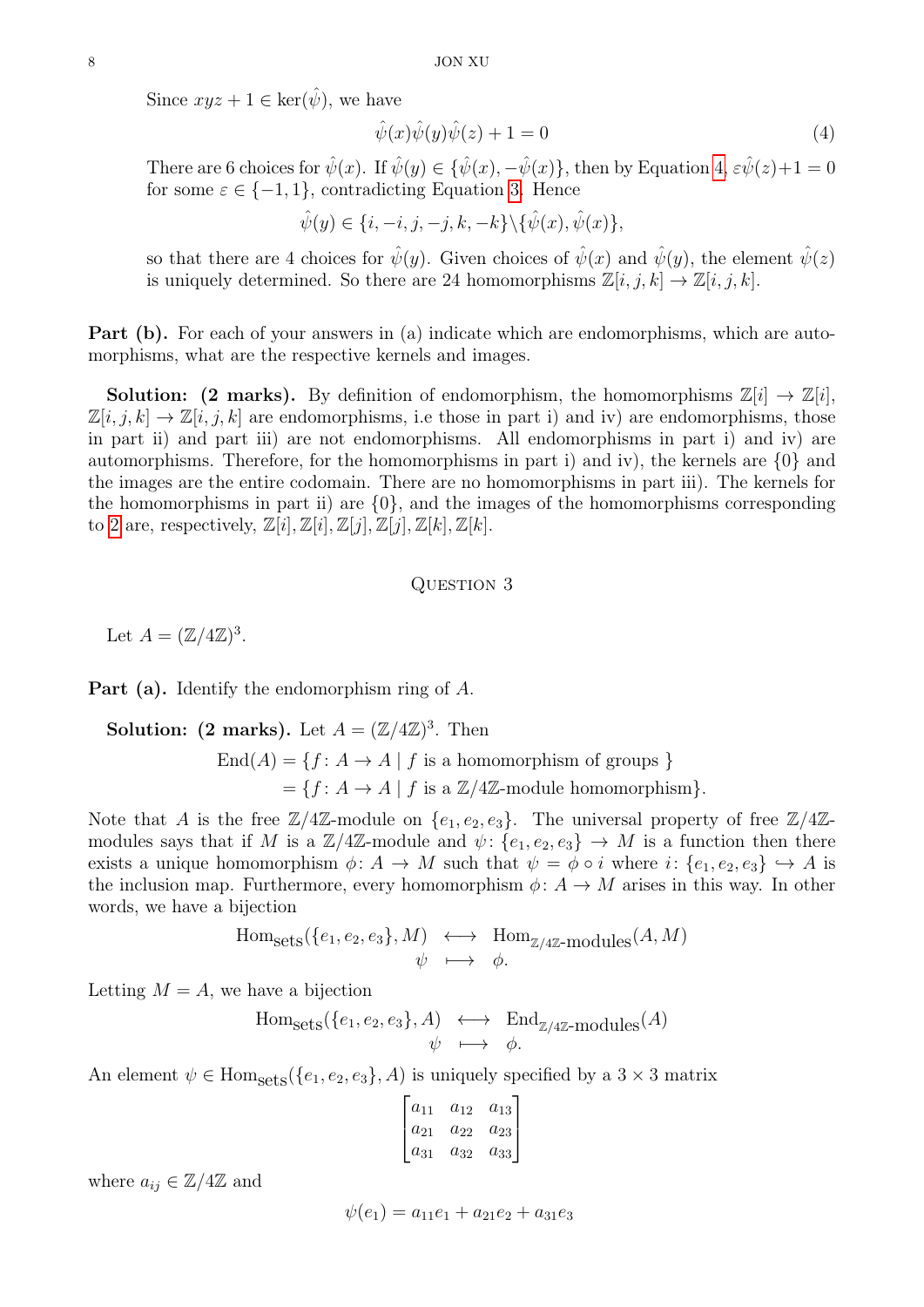$$
\psi(e_2) = a_{12}e_1 + a_{22}e_2 + a_{32}e_3
$$
  

$$
\psi(e_3) = a_{13}e_1 + a_{23}e_2 + a_{33}e_3.
$$

So  $\text{End}(A) \cong \text{Mat}_{3\times 3}(\mathbb{Z}/4\mathbb{Z}).$ 

**Part (b).** Identify all possible ways to equip A with the structure of a module over the group algebra  $\mathbb{Z}[S_3]$ . Justify your answer.

Solution: (up to 2 bonus marks, though the maximum is still 25). A complete answer would give a classification of all  $\mathbb{Z}[S_3]$ -module structures on A up to isomorphism. I do not have a complete answer to this.

The question amounts to finding group homomorphisms  $S_3 \to GL_3(\mathbb{Z}/4\mathbb{Z})$ . We know

$$
S_3 = \langle x, y \mid x^2 = y^2 = (xy)^3 = 1 \rangle.
$$

So a function  $\psi: S_3 \to GL_3(\mathbb{Z}/4\mathbb{Z})$  is a homomorphism if and only if

$$
\psi(x)^{2} = \psi(y)^{2} = (\psi(x)\psi(y))^{3} = 1.
$$

Calculating the possible  $\psi(x)$  and  $\psi(y)$  can be done on a computer program, which some students have done.

I believe this question could make a good start to a vacation scholarship/masters project (though first verify this with somebody more senior than myself!)

Now, I give a sketch of the answer to an easier and more 'mainstream' version of the question. We find all possible module structures of  $\mathbb{C}^3$  over  $\mathbb{C}[S_3]$ . There is a good theory that can be used to answer this question efficiently. See any introductory book on representation theory (e.g [\[FH91\]](#page-11-3)) for the missing details. A module M is *simple* if its only submodules are  $\{0\}$  and M. There are exactly 3 simple finite dimensional  $\mathbb{C}[S_3]$ -modules. Specifically, let  $M_1 = \mathbb{C}$ ,  $M_2 = \mathbb{C}$ ,  $M_3 = \mathbb{C}^2$ , and define the action of  $S_3$ 

on 
$$
M_1
$$
, by (12) = [1] and (23) = [1],  
on  $M_2$ , by (12) = [-1] and (23) = [-1],  
on  $M_3$ , by (12) =  $\begin{bmatrix} -1 & 1 \\ 0 & 1 \end{bmatrix}$  and (23) =  $\begin{bmatrix} 1 & 0 \\ 1 & -1 \end{bmatrix}$ .

Then there are 6 possible ways of defining a  $\mathbb{C}[S_3]$ -module structure on  $\mathbb{C}^3$  (up to isomorphism), given by the number of ways to direct sum the  $M_i$  to give  $\mathbb{C}^3$ . These are:

$$
M_1 \oplus M_1 \oplus M_1
$$
  
\n
$$
M_1 \oplus M_1 \oplus M_2
$$
  
\n
$$
M_1 \oplus M_2 \oplus M_1
$$
  
\n
$$
M_2 \oplus M_1 \oplus M_1
$$
  
\n
$$
M_1 \oplus M_3
$$
  
\n
$$
M_2 \oplus M_3
$$
.

More generally, these tools (which I have not explained) can be used to find all possible  $\mathbb{C}[G]$ module structures on  $\mathbb{C}^N$ , where G is a finite group.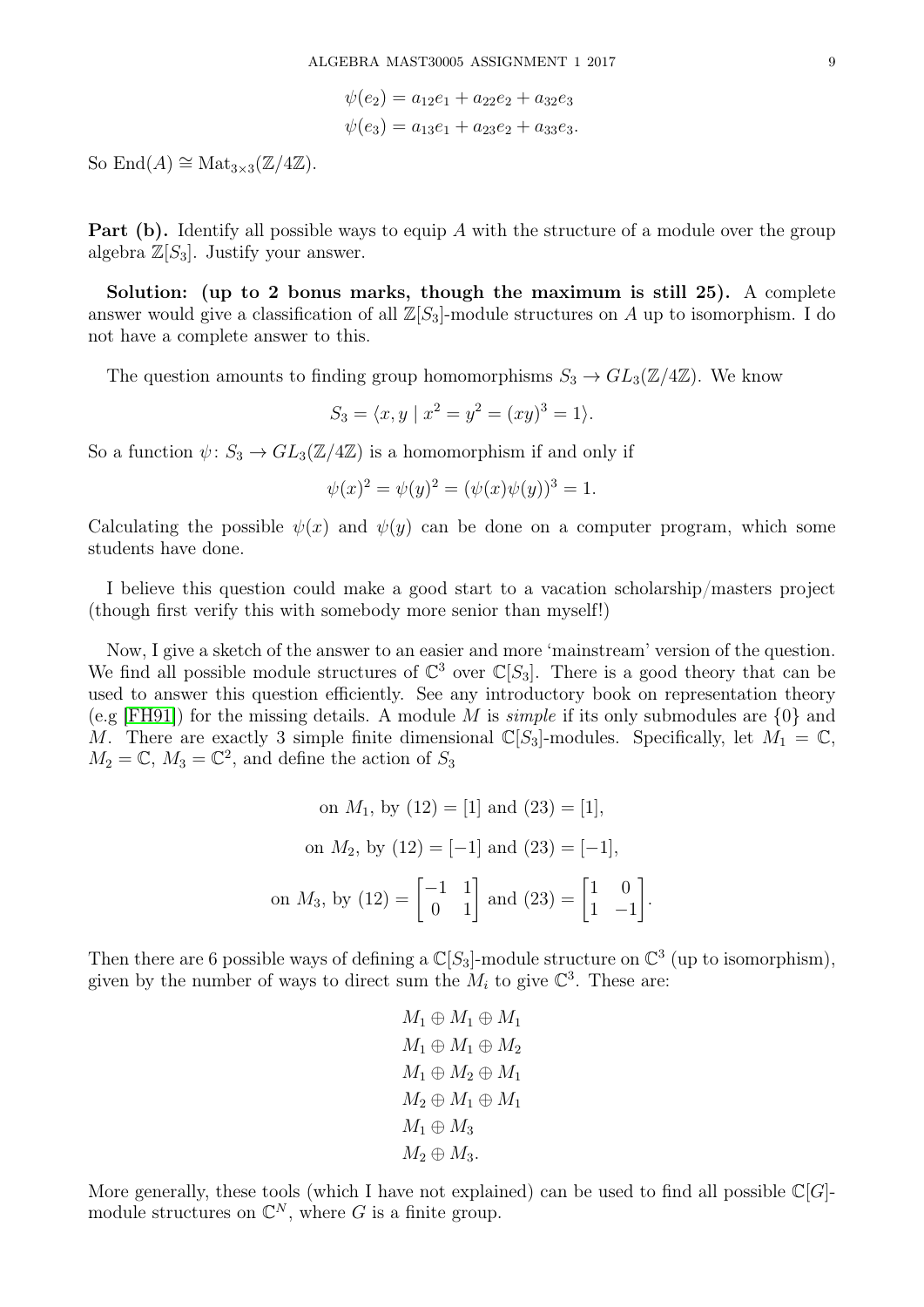### <span id="page-9-0"></span>QUESTION 4

In this question  $\mathbb Z$  refers to the abelian group  $(\mathbb Z, +)$ .

**Part (a).** Identify the group of (group) automorphisms of  $\mathbb{Z}$ .

**Solution (2 marks).** Since  $\mathbb{Z}$  is the free group on 1 generator, every homomorphism  $\psi: \mathbb{Z} \to \mathbb{Z}$  is uniquely determined by  $\psi(1)$ , and every homomorphism arises in this way. A homomorphism  $\psi: \mathbb{Z} \to \mathbb{Z}$  is bijective if and only  $\psi(1) \in \{1, -1\}$ . So there are exactly 2 automorphisms of  $\mathbb{Z}$ , defined below:

$$
\psi_1: \mathbb{Z} \longrightarrow \mathbb{Z}, \quad \text{and} \quad \psi_{-1}: \mathbb{Z} \longrightarrow \mathbb{Z},
$$
  
So  $\text{Aut}(\mathbb{Z}) = \{\psi_1, \psi_{-1}\}.$  Furthermore,  $\psi_{-1} \circ \psi_{-1} = \psi_1$ , so  

$$
\text{Aut}(\mathbb{Z}) \cong \{-1, 1\}.
$$

**Part (b).** Find all possible actions of  $\mathbb{Z}$  on itself.

**Solution (2 marks).** An *action* of a group G on another group H is a homomorphism  $\rho: G \to \text{Aut}(H)$ . So an action of Z on Z is a homomorphism  $\rho: \mathbb{Z} \to \{\psi_{-1}, \psi_1\}$ . By the universal property of free abelian groups, any such homomorphism  $\rho$  is uniquely determined by  $\rho(1)$ , and every homomorphism  $\rho: \mathbb{Z} \to {\psi_{-1}, \psi_1}$  arises in this way. Hence there are two actions of  $\mathbb Z$  on  $\mathbb Z$ , given by

$$
\rho_1: \mathbb{Z} \longrightarrow {\psi_1, \psi_{-1}}, \quad \text{and} \quad \rho_{-1}: \mathbb{Z} \longrightarrow {\psi_1, \psi_{-1}}, \nn \longmapsto (\psi_1)^n,
$$

**Part (c) and (d).** For each action  $\rho$  you found in (b), form the semi-direct product  $\mathbb{Z} \rtimes_{\rho} \mathbb{Z}$ and describe it in terms of generators and relations. For each of these actions write  $\mathbb{Z} \rtimes_{\rho} \mathbb{Z}$  as a quotient of a free group.

**Solution** (4 marks). Given two groups N and H and an action of H on N given by  $\rho: H \to \text{Aut}(N)$ , the semi-direct product of N and H is the group  $N \rtimes_{\rho} H$  whose underlying set is  $N \times H$  (where  $\times$  is the Cartesian product and *not* the direct product) and with multiplication defined by

$$
(n,h)(m,k)=(n(\rho(h)m),hk).
$$

In our case, the semidirect product  $\mathbb{Z} \rtimes_{\rho_1} \mathbb{Z}$  is the group whose underlying set is  $\mathbb{Z} \times \mathbb{Z}$  with multiplication defined by

$$
(x_1, y_1)(x_2, y_2) = (x_1 + (\rho_1(y_1)x_2), y_1 + y_2)
$$
  
=  $(x_1 + (\psi_1)^{y_1}(x_2), y_1 + y_2)$   
=  $(x_1 + x_2, y_1 + y_2).$ 

So

$$
\mathbb{Z} \rtimes_{\rho_1} \mathbb{Z} = \mathbb{Z} \times \mathbb{Z} \cong \langle x, y \mid xy = yx \rangle.
$$

The semidirect product  $\mathbb{Z} \rtimes_{\rho_{-1}} \mathbb{Z}$  is the group whose underlying set is  $\mathbb{Z} \times \mathbb{Z}$  with multiplication defined by

$$
(x_1, y_1)(x_2, y_2) = (x_1 + (\rho_{-1}(y_1)x_2), y_1 + y_2)
$$
  
=  $(x_1 + (\psi_{-1})^{y_1}(x_2), y_1 + y_2)$   
=  $(x_1 + (-1)^{y_1}(x_2), y_1 + y_2).$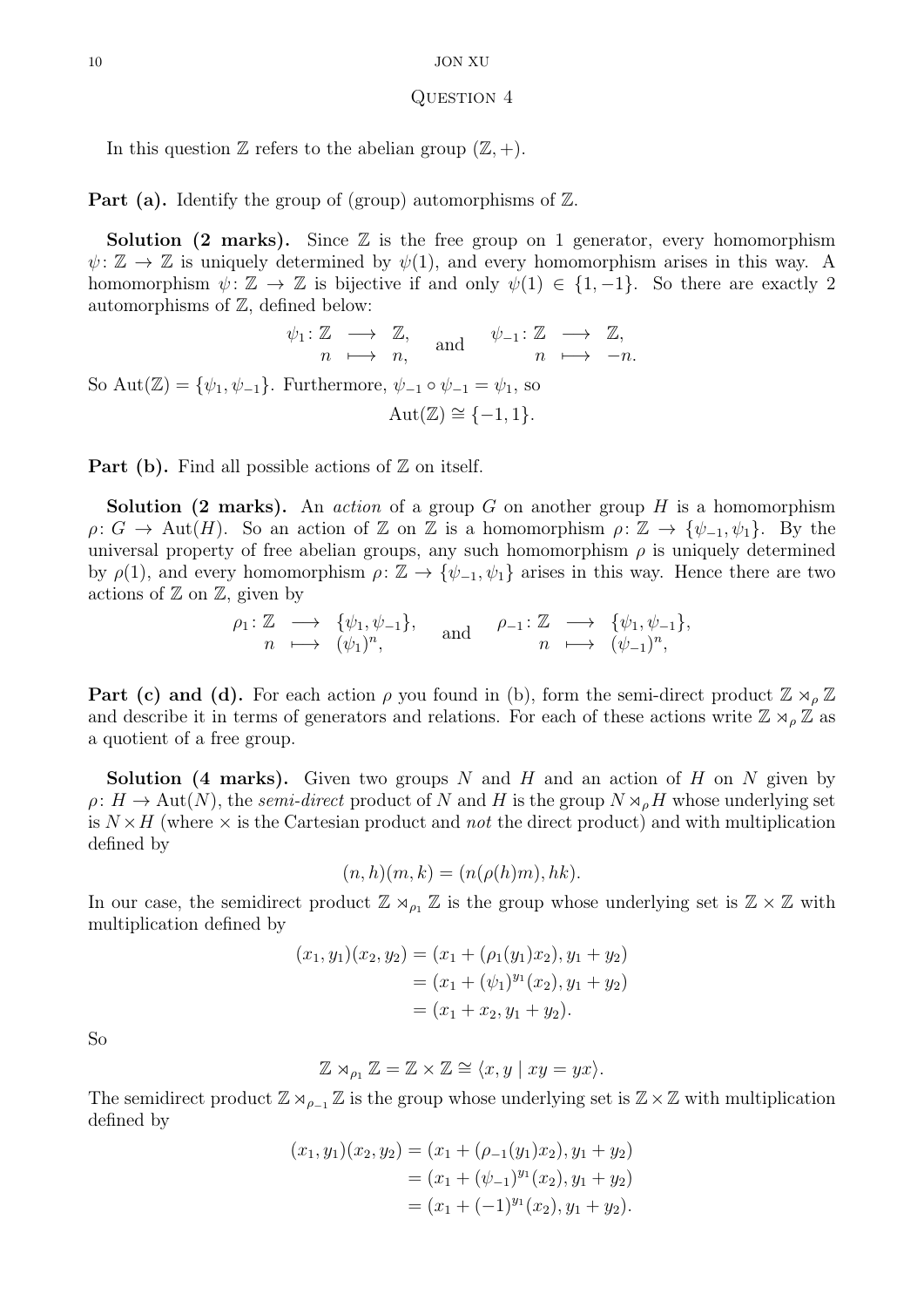If  $(x, y) \in \mathbb{Z} \rtimes_{\rho_{-1}} \mathbb{Z}$  then

$$
(x, y) = (1, 0)^{x} (0, 1)^{y}.
$$

We have the presentation given by the multiplication table

$$
\mathbb{Z} \rtimes_{\rho_{-1}} \mathbb{Z} = \left\langle \mathbb{Z} \times \mathbb{Z} \mid \text{if } (x_1, y_1) \in \mathbb{Z} \times \mathbb{Z} \text{ and } (x_2, y_2) \in \mathbb{Z} \times \mathbb{Z} \text{ then } \atop (x_1, y_1)(x_2, y_2) = (x_1 + (-1)^{y_2} x_2, y_1 + y_2)} \right\rangle
$$

where  $\mathbb{Z} \times \mathbb{Z}$  is the Cartesion and not the direct product. Let

$$
G = \langle a, b \mid abab^{-1} = 1 \rangle.
$$

We claim that the map

$$
\begin{array}{rcl}\n\phi: G & \longrightarrow & \mathbb{Z} \rtimes_{\rho_{-1}} \mathbb{Z} \\
a & \longmapsto & (1,0), \\
b & \longmapsto & (0,1),\n\end{array}
$$

is an isomorphism.

To show:

(1) The relations in G can be derived by the relations in  $\mathbb{Z} \rtimes_{\rho_{-1}} \mathbb{Z}$  i.e

$$
\phi(a)\phi(b)\phi(a)\phi(b)^{-1} = 1,
$$

so that  $\phi$  is a homomorphism.

(2) The map

$$
\xi \colon \mathbb{Z} \rtimes_{\rho_{-1}} \mathbb{Z} \longrightarrow G
$$

$$
(x, y) \longmapsto a^x b^y,
$$

is a homomorphism.

(1)

$$
\phi(a)\phi(b)\phi(a)\phi(b)^{-1} = (1,0)(0,1)(1,0)(0,-1)
$$
  
= (1,1)(1,0)(0,-1)  
= (0,1)(0,-1)  
= (0,0)  
= 1.

(2) To show: If  $(x_1, y_1), (x_2, y_2) \in \mathbb{Z} \rtimes_{\rho_{-1}} \mathbb{Z}$  then  $\xi(x_1, y_1)\xi(x_2, y_2) = \xi((x_1, y_1)(x_2, y_2)).$ 

Let  $(x_1, y_1), (x_2, y_2) \in \mathbb{Z} \rtimes_{\rho_{-1}} \mathbb{Z}$ . Then  $\xi(x_1, y_1)\xi(x_2, y_2) = a^{x_1}b^{y_1}a^{x_2}b^{y_2},$  $\xi((x_1, y_1)(x_2, y_2)) = \xi(x_1 + (-1)^{y_1}x_2, y_1 + y_2) = a^{x_1 + (-1)^{y_1}x_2}b^{y_1 + y_2}.$ If  $n \in \mathbb{Z}_{\geq 0}$  then

$$
b = aba = aabaa = \dots = a^nba^n,
$$
  
\n
$$
b = a^{-1}ba^{-1} = a^{-1}a^{-1}ba^{-1}a^{-1} = \dots = a^{-n}ba^{-n}.
$$
\n(5)

We assume that  $y_1 \in \mathbb{Z}_{\geq 1}$  and prove by induction on  $y_1$  that

<span id="page-10-0"></span>
$$
a^{x_1}b^{y_1}a^{x_2}b^{y_2} = a^{x_1 + (-1)^{y_1}x_2}b^{y_1 + y_2},
$$

(the case  $y_1 = 0$  is quick to check and the case  $y_1 < 0$  should be similar to our induction). Base case: If  $y_1 = 1$ , then

$$
a^{x_1}b^{y_1}a^{x_2}b^{y_2} = a^{x_1}ba^{x_2}b^{y_2}
$$